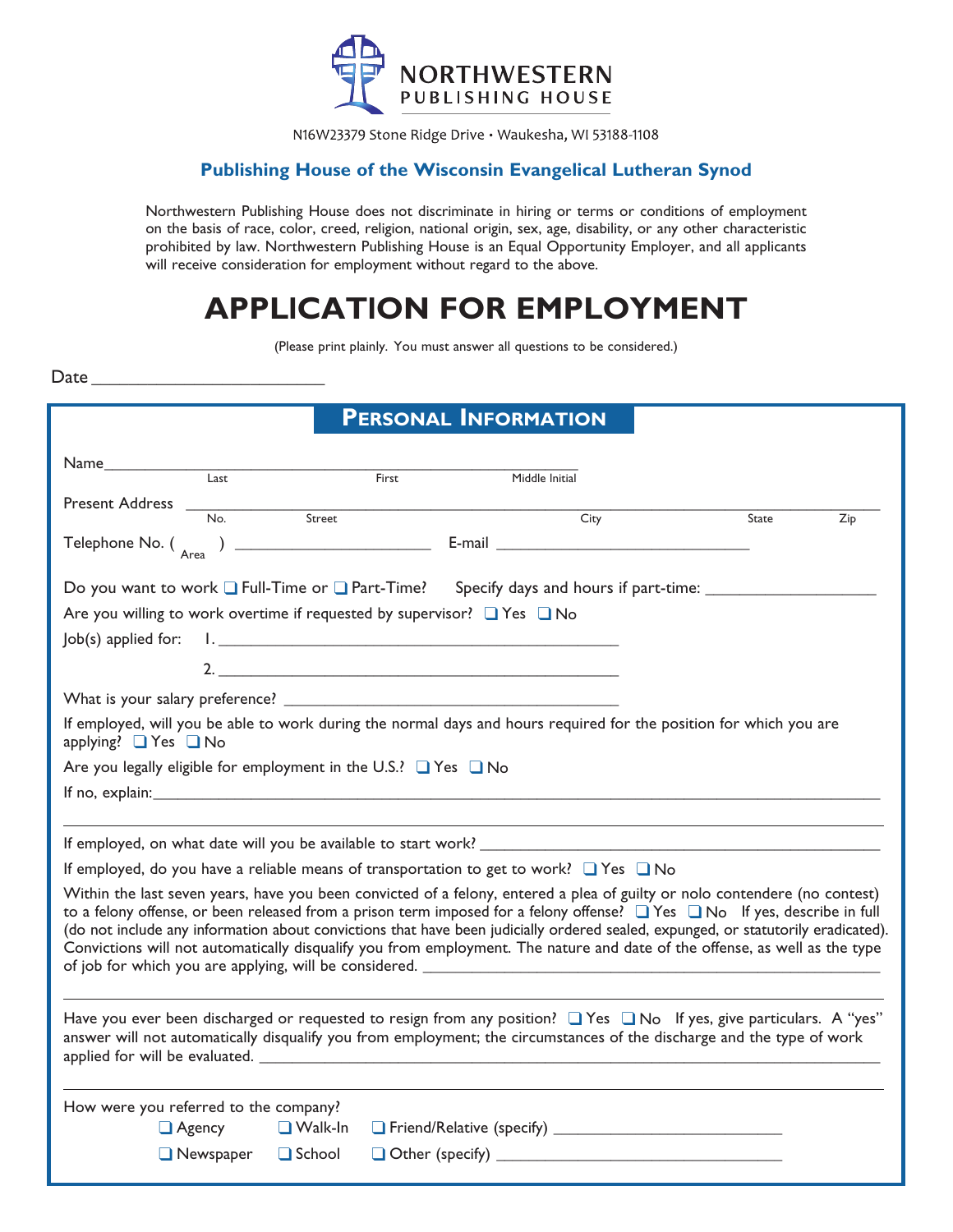#### **Educational Background**

| <b>SCHOOL</b>                             | <b>NAME AND ADDRESS</b> | <b>YEARS</b><br><b>ATTENDED</b> | <b>GRADUATED</b>        | <b>COURSE OR MAJOR</b> |
|-------------------------------------------|-------------------------|---------------------------------|-------------------------|------------------------|
| High School                               |                         |                                 | $\Box$ Yes<br>$\Box$ No |                        |
| College                                   |                         |                                 | $\Box$ Yes<br>$\Box$ No |                        |
| Postgraduate                              |                         |                                 | $\Box$ Yes<br>$\Box$ No |                        |
| <b>Business or</b><br><b>Trade School</b> |                         |                                 | $\Box$ Yes<br>$\Box$ No |                        |
| Special<br>Training                       |                         |                                 | $\Box$ Yes<br>$\Box$ No |                        |

Additional job-related seminars, honors, business training, or skills gained through *paid or unpaid* positions.

Have you ever been employed by Northwestern Publishing House? If yes, please specify location and dates and previous name used, if any, while previously employed.

#### **Business References**

List three people who are well acquainted with your work through a business relationship whom we may contact. Former supervisors are preferred. Please do not include relatives or friends.

| <b>NAME</b> | <b>COMPANY NAME</b><br><b>BUSINESS ADDRESS</b> | <b>TELEPHONE</b> | <b>POSITION/TITLE</b> |
|-------------|------------------------------------------------|------------------|-----------------------|
|             |                                                |                  |                       |
|             |                                                |                  |                       |
|             |                                                |                  |                       |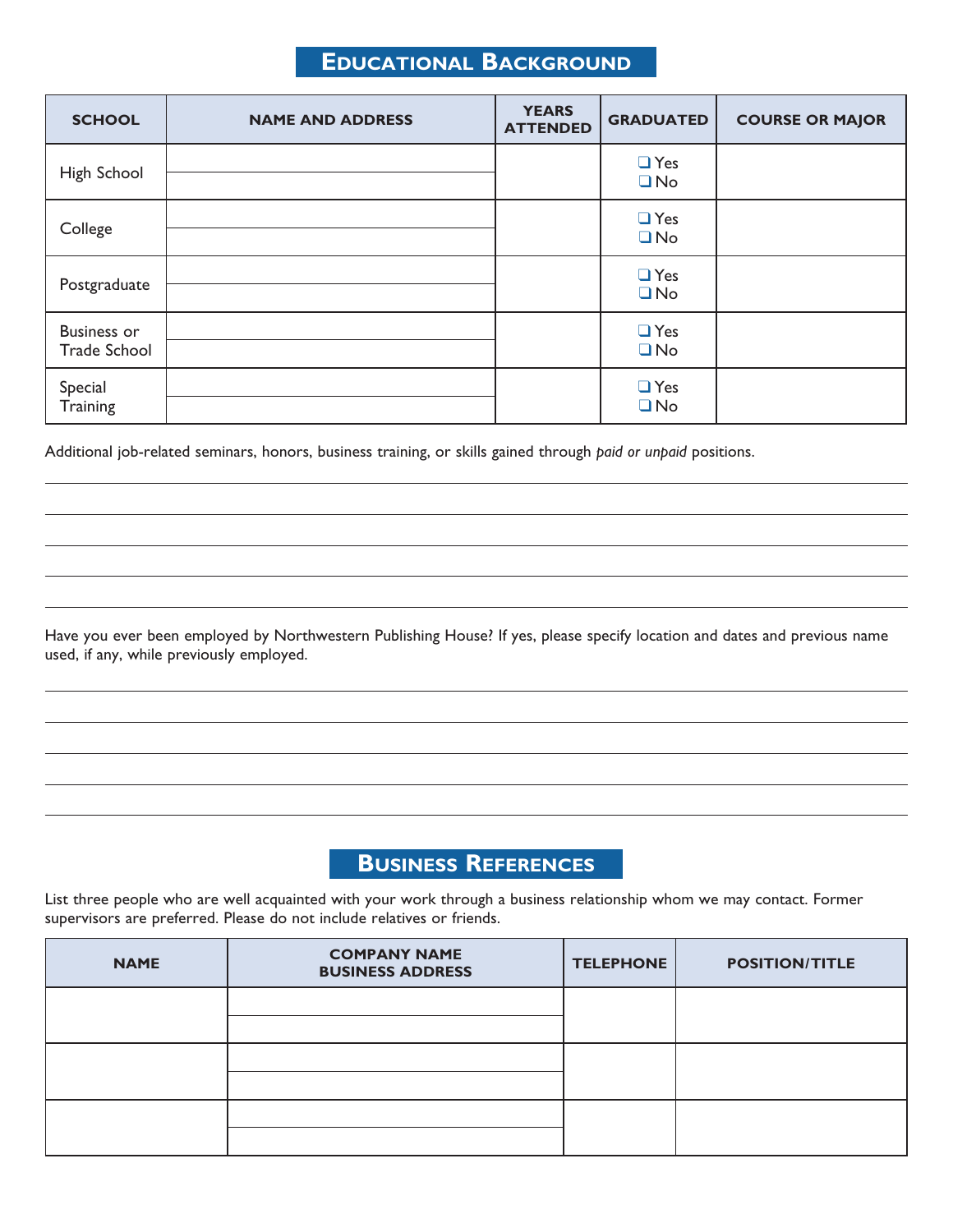### **Experience**

|  |  | Please begin with your present or last position. You may include volunteer and U.S. military experience. |  |
|--|--|----------------------------------------------------------------------------------------------------------|--|
|--|--|----------------------------------------------------------------------------------------------------------|--|

| Name of Employer                             |                                                                                                                                                                                       | Address | City               | <b>State</b>        | Telephone                            |
|----------------------------------------------|---------------------------------------------------------------------------------------------------------------------------------------------------------------------------------------|---------|--------------------|---------------------|--------------------------------------|
| From                                         | <b>Starting Position</b>                                                                                                                                                              |         | Reason for Leaving | Present or          |                                      |
| To                                           | Present or Last Position                                                                                                                                                              |         | or Desire to Leave | <b>Final Salary</b> |                                      |
|                                              |                                                                                                                                                                                       |         |                    |                     | May We Contact? $\Box$ Yes $\Box$ No |
|                                              |                                                                                                                                                                                       |         |                    |                     |                                      |
| Name of Employer                             |                                                                                                                                                                                       | Address | City               | State               | Telephone                            |
| From                                         | <b>Starting Position</b>                                                                                                                                                              |         | Reason for Leaving | <b>Final Salary</b> |                                      |
| To                                           | <b>Last Position</b>                                                                                                                                                                  |         |                    |                     |                                      |
|                                              |                                                                                                                                                                                       |         |                    |                     |                                      |
| Name of Employer                             |                                                                                                                                                                                       | Address | City               | State               | Telephone                            |
| From                                         | <b>Starting Position</b>                                                                                                                                                              |         | Reason for Leaving | <b>Final Salary</b> |                                      |
| To                                           | <b>Last Position</b>                                                                                                                                                                  |         |                    |                     |                                      |
| Work Performed:                              |                                                                                                                                                                                       |         |                    |                     | May We Contact? $\Box$ Yes $\Box$ No |
|                                              | IF YOU NEED MORE SPACE, PLEASE CONTINUE ON A SEPARATE SHEET.<br>Please account for any time you were not employed in the past ten years. (Do not list any unemployment periods of one |         |                    |                     |                                      |
|                                              | month or less or any periods of unemployment related to pregnancy or disability.)                                                                                                     |         |                    |                     |                                      |
| Time Period(s)<br>Reason(s) for Unemployment |                                                                                                                                                                                       |         |                    |                     |                                      |

| Time Period(s) | Reason(s) for Unemployment |
|----------------|----------------------------|
|                |                            |
|                |                            |
|                |                            |
|                |                            |